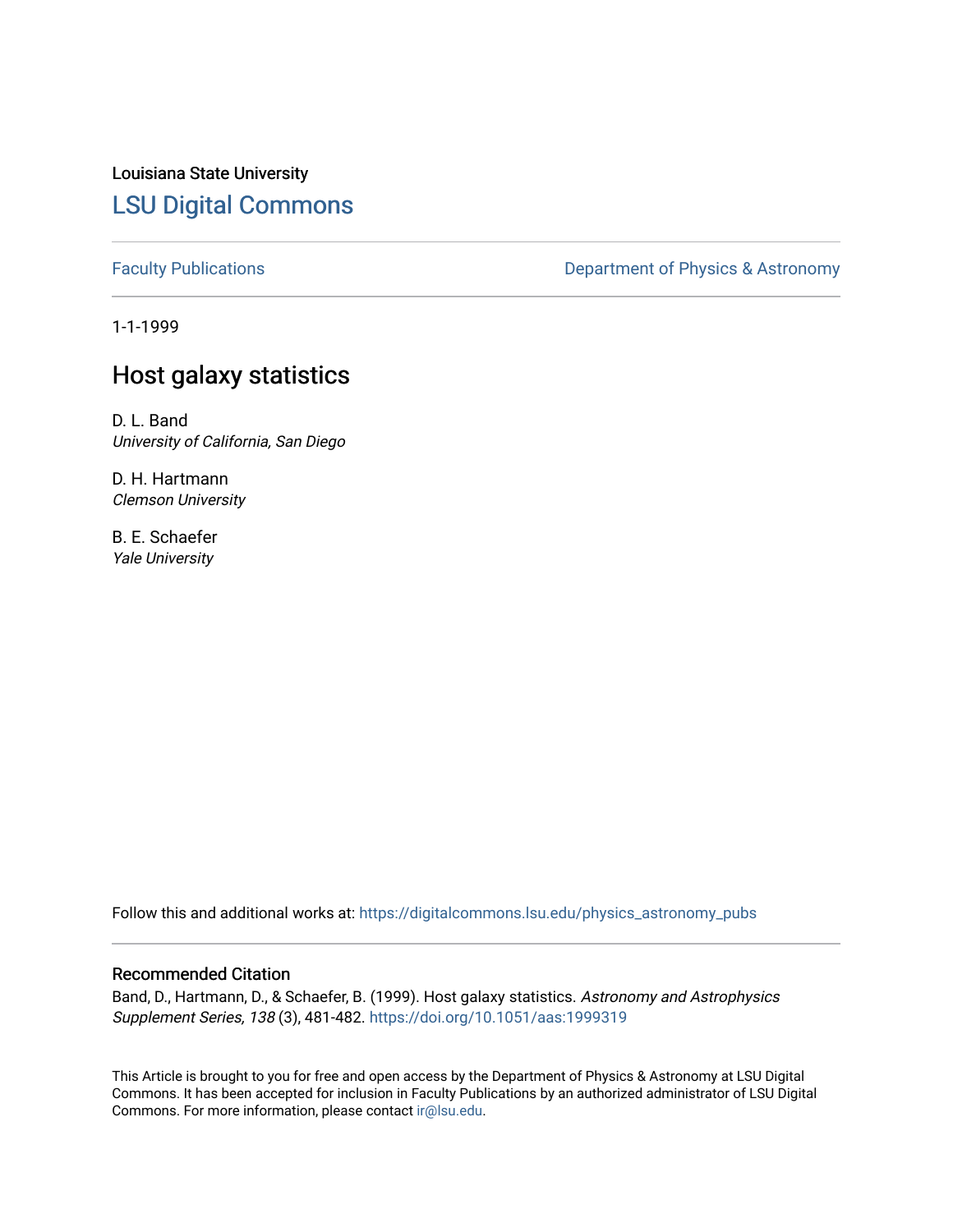*Astron. Astrophys. Suppl. Ser.* **138**, 481–482 (1999)

# **Host galaxy statistics**

#### **D.L. Band**<sup>1</sup>**, D.H. Hartmann**<sup>2</sup>**, and B.E. Schaefer**<sup>3</sup>

 $1$  CASS 0424, UC San Diego, La Jolla, CA 92093, U.S.A.

<sup>2</sup> Department of Physics and Astronomy, Clemson University, Clemson, SC 29634, U.S.A.

<sup>3</sup> Department of Physics, Yale University, New Haven, CT 06520, U.S.A.

Received December 29, 1998; accepted February 24, 1999

**Abstract.** The galaxies observed within the error boxes of gamma-ray bursts are inconsistent with the host galaxies predicted by the simplest "minimal" cosmological model where bursts emit  $\sim 6 \times 10^{50}$  ergs but are consistent with a standard candle energy of  $\sim 10^{53}$  ergs (if radiated isotropically). Although these calculations utilize the host galaxy data but not the burst intensities, we have developed the methodology to use all the available observations to model the redshift and intensity distributions.

**Key words:** gamma-rays: bursts — methods: statistical

There are three inter-related scientific questions about gamma-ray bursts: 1. Where do bursts occur – at what redshifts and in which environments? 2. What is the mechanism by which the energy is released (e.g., binary mergers, collapsars)? 3. How do they radiate (i.e., internal vs. external shocks, synchrotron emission)? Many aspects of these fundamental questions can be addressed by determining empirically the burst redshift and intrinsic intensity distributions (in this work we use the total burst energy as the fundamental burst intensity). The redshift distribution traces the evolution of the progenitor population and thus will suggest its nature (e.g., a burst rate proportional to the universe's star formation history might favor collapsars); the redshifts will establish the energy required of the burst source. The energy distribution will determine which energy sources are feasible and may indicate whether there are multiple source populations (e.g., if the distribution is multimodal).

Unfortunately, the current burst observations do not provide a direct distance indicator, such as spectral lines at known energies, which in conjunction with the total energy fluences can give the bursts' energies and distances. Therefore, we have to rely on indirect observables. The redshift of absorption lines of an associated optical transient or of spectral lines from the presumed host galaxy

underlying the burst's afterglow is the closest to a direct distance measure. Since the observed burst intensity – here the energy fluence – decreases with distance, it is an indirect distance measure. Finally, the observed brightness of the host galaxy also indicates the burst distance; this is the focus of our work.

These observables are interpretable in the context of models about bursts and their characteristics. A model may be as simple as the assumption that the redshift of the burst and the apparent host galaxy are the same, or may be a parameterization of the distribution of a burst property. Thus we need models for the redshift distribution, the burst energy distribution, and the host galaxy brightness. For example, we assume that the host galaxies are normal galaxies and that the burst rate is proportional to the galaxy luminosity. Assuming that bursts are standard candles is a model of the energy distribution.

In our research program we apply statistical techniques to the available observations of the burst ensemble to determine the redshift and energy distributions. We estimate the parameters of assumed model distributions and test specific models. As always, we are wary of selection effects which will bias our results; in many cases the potential selection effects are model-dependent (e.g., by assuming observables are or are not correlated).

Our first exercise was resolving the "no host galaxy" issue. The question as originally posed (Schaefer 1992) was whether the host galaxy observations are consistent with the "minimal cosmological model". This model assumes that: bursts are standard candles with no density or luminosity evolution; the burst energy can be determined from modeling the fluence distribution; and bursts occur in galaxies at a rate proportional to the galaxy luminosity (Fenimore et al. 1993). Schaefer (1992) noted that the relatively small error boxes for bright bursts did not contain galaxies of the brightness expected under the minimal model; however, this claim was contested (Larson 1997). We developed a Bayesian odds ratio which compares the hypothesis that the host galaxy predicted by our

Send offprint requests to: D. Band